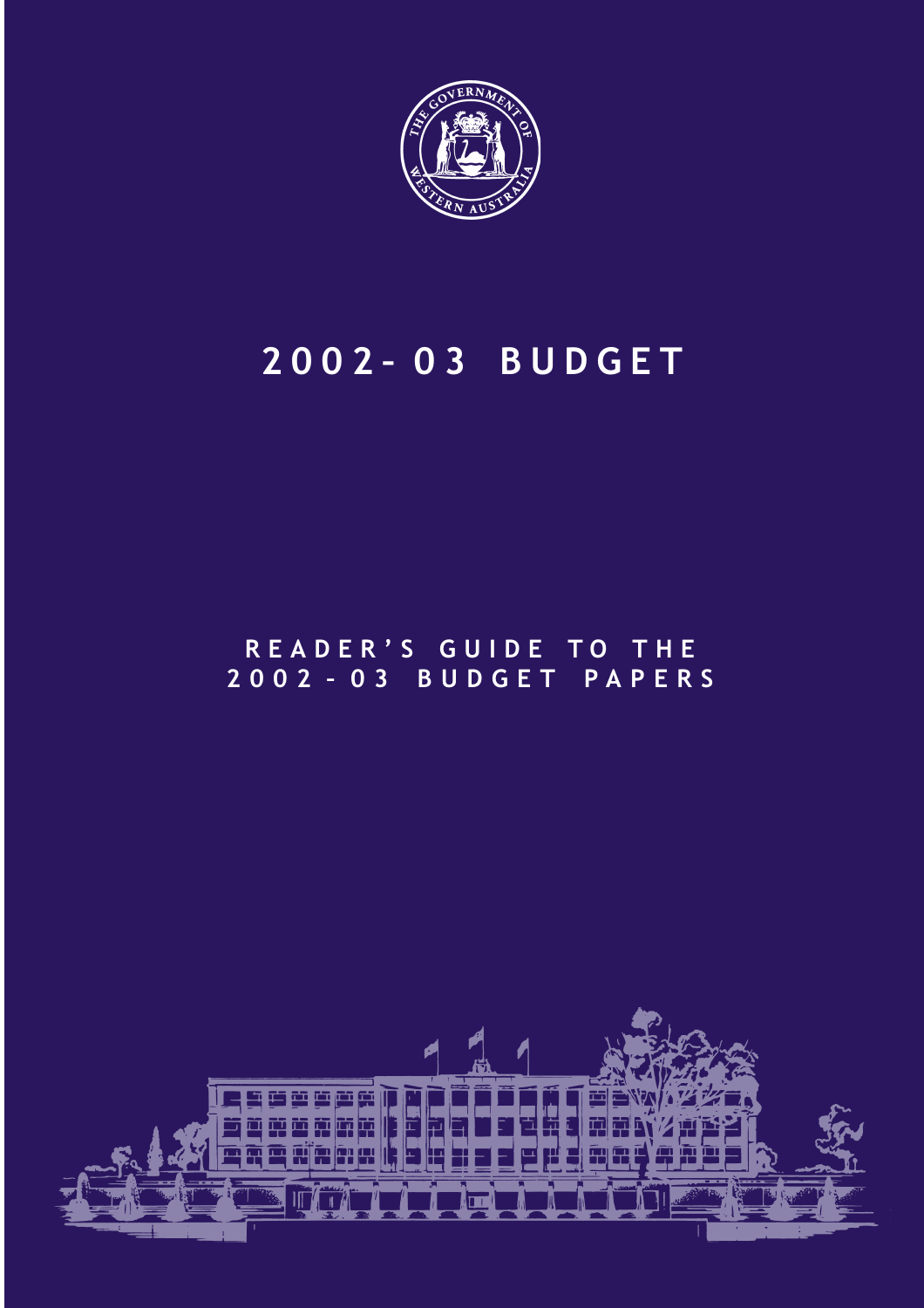## **Foreword**

This Guide has been prepared to assist readers with understanding the Budget Papers in the 2002–03 Budget.

The format of the Budget Papers continues to be presented on an accrual accounting basis. Accrual accounting presents the full cost of providing government services and demonstrates the ability of Government to sustain its operations over time.

The presentation of performance information has been enhanced and is described in the section on page 5.

Feedback is welcome and can be directed to the Department of Treasury and Finance.

## **Contents**

| The 2002–03 Budget Papers                         | 2  |
|---------------------------------------------------|----|
| <b>Budget Scope and Presentation</b>              | 3  |
| <b>Enhancements to Budget Statements</b>          | 5  |
| Agency Information in Support of the<br>Estimates | 6  |
| Illustration of Budget Tables                     | 7  |
| Glossary                                          | 15 |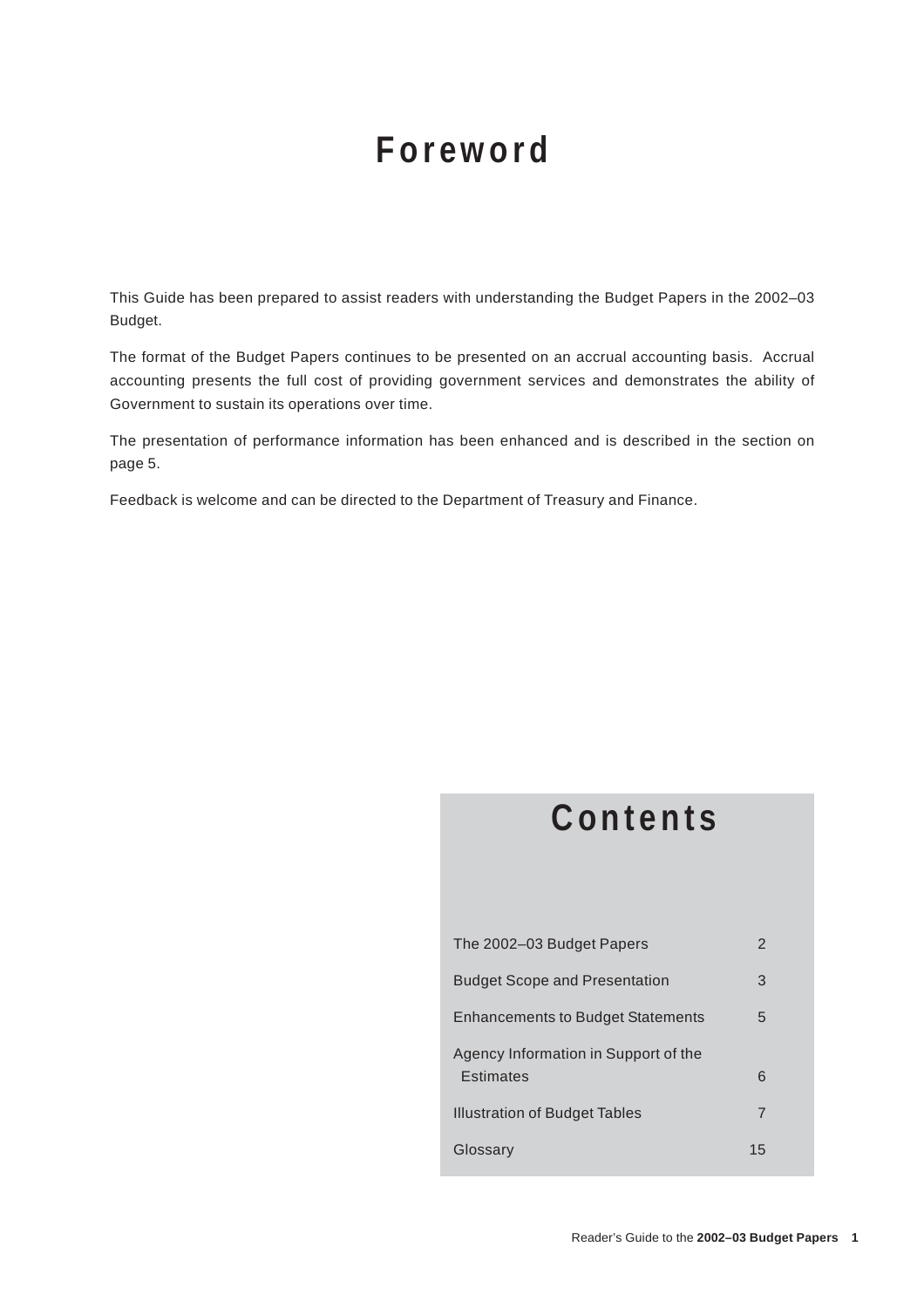## <span id="page-2-0"></span>**The 2002–03 Budget Papers**

### **BUDGET PAPER NO. 1 – 2002–03 BUDGET SPEECH**

The budget speech delivered by the Treasurer, the Hon. E S Ripper B.A., Dip.Ed., MLA, to Parliament on 16 May 2002.

### **BUDGET PAPER NO. 2 – 2002–03 BUDGET STATEMENTS (VOLUMES 1 TO 3)**

Appropriations in accordance with the Appropriation Bills presented to Parliament, and detailed financial and performance information for agencies.

- Chapter 1 Consolidated Fund Expenditure Estimates
- Chapter 2 Net Appropriation Determinations
- Chapter 3 Agency Information in Support of the Estimates

### **BUDGET PAPER NO. 3 – 2002–03 ECONOMIC AND FISCAL OUTLOOK**

Whole of government financial information together with key assumptions and economic factors taken into account when framing the budget.

| Chapter 1 |     | - Economic and Fiscal Outlook - Summary                                         |
|-----------|-----|---------------------------------------------------------------------------------|
| Chapter 2 | $-$ | <b>Fiscal Strategy</b>                                                          |
| Chapter 3 |     | - Financial Projections - Expenses                                              |
| Chapter 4 |     | - Financial Projections - Revenue                                               |
| Chapter 5 |     | - The Western Australian Economy                                                |
| Chapter 6 |     | - Federal Affairs                                                               |
|           |     | Chapter 7 - Structural Reform                                                   |
|           |     | Appendix 1 - Detailed Financial Projections                                     |
|           |     | Appendix 2 - General Government Operating Revenue                               |
|           |     | Appendix 3 - Tax and Royalty Expenditure Statement                              |
|           |     | Appendix 4 - State Government Social Concessions Statement                      |
|           |     | Appendix 5 - Capital Works Program - Summary of Expenditure and Source of Funds |
|           |     | Appendix 6 - Public Corporations - Revenue and Expenses                         |
|           |     |                                                                                 |

#### **2002–03 BUDGET OVERVIEW**

Key features of the Budget in simple form.

### **GROWING OUR STATE**

Major initiatives promoted by the Government and regional information on the economy, population and labour market.

### **READER'S GUIDE TO THE BUDGET PAPERS**

Explanation and illustration of the main content of the Budget Papers.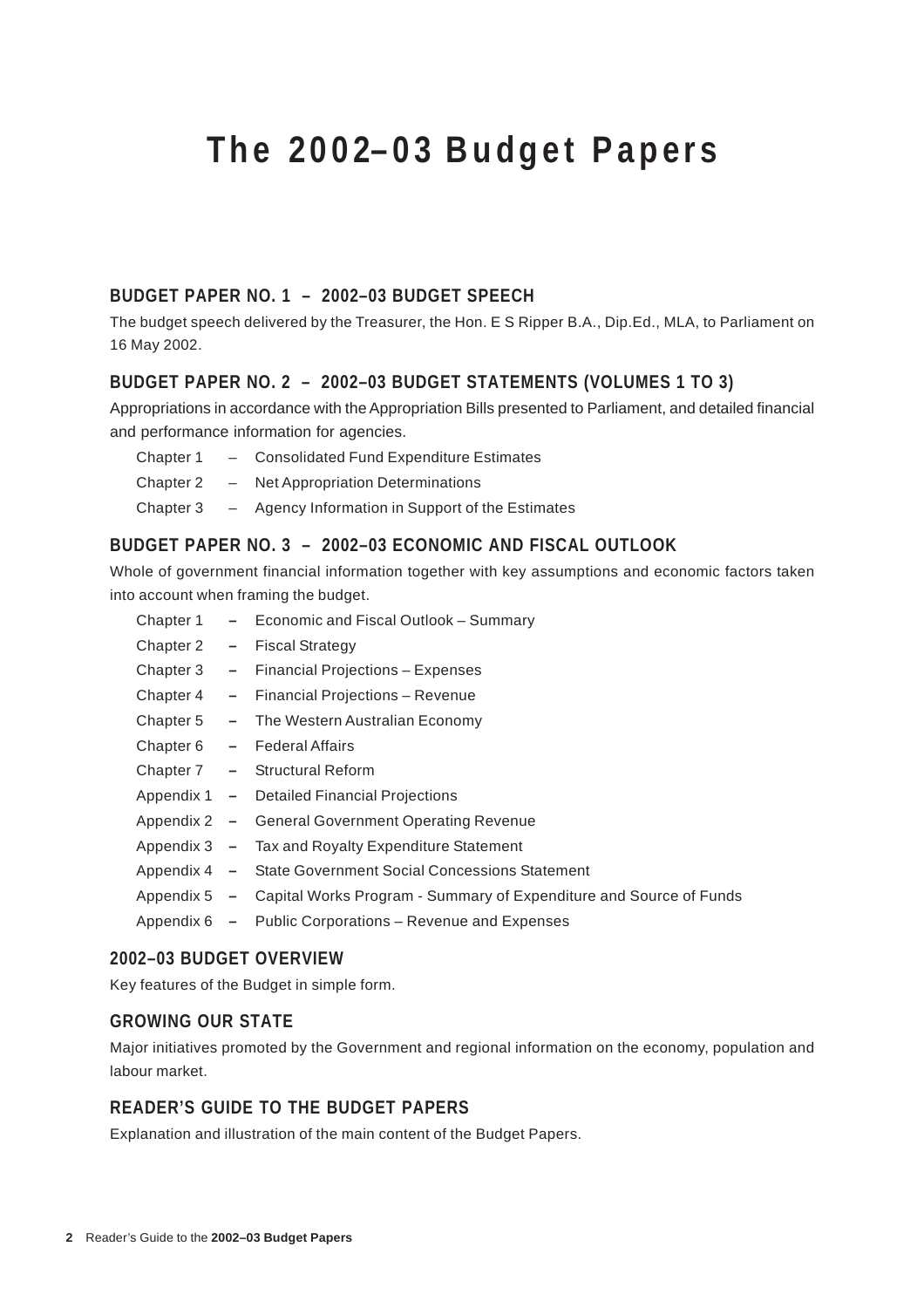## <span id="page-3-0"></span>**Budget Scope and Presentation**

### **BUDGET SCOPE**

All agencies receiving appropriations from the Consolidated Fund are identified in Budget Paper No. 2. This includes all departments and the majority of other agencies in the general government sector. The capital works programs of public non-financial and public financial corporations are also included in Budget Paper No. 2.

The projected whole of government financial position is reported in Chapter 2 of Budget Paper No. 3 with more detailed reports in Appendix 1 to that Paper.

### **BUDGET PRESENTATION**

#### *Budget Paper No. 2*

Chapter 1 summarises the estimated expenditure from the Consolidated Fund. The Item numbers in this Chapter form the basis for the annual Appropriation Bills presented to Parliament.

Chapter 2 summarises the net appropriation determinations and the agencies to which they apply. These determinations allow the agencies to retain revenue received and to apply that revenue to production of the outputs as specified in the Budget Papers.

Chapter 3 presents detailed information on revenue, expenses and performance for each agency. The financial statements in this Chapter are prepared on the accrual basis in accordance with Australian Accounting Standards. This is consistent with the presentation used for financial statements in agency annual reports.

The budget for each agency is expressed in terms of funding provided to purchase outputs. These outputs are intended to achieve the Government's policy priorities, currently expressed as strategic objectives, and 'desired outcomes'. Agencies are required to disclose measures of output quantity, quality, timeliness and cost (efficiency) together with appropriate performance targets. It is against these targets that the performance of each agency is assessed.

#### *Budget Paper No. 3*

The Detailed Financial Projections in Appendix 1 of this paper are prepared on the accrual basis in accordance with the standards for Government Finance Statistics (GFS). These are the standards used for the Uniform Presentation Framework (UPF) adopted throughout Australia, facilitating comparisons between jurisdictions.

The accrual UPF is the result of agreement between State, Territory and Commonwealth jurisdictions to present common financial information in budgets, mid year and outturn reports.

The financial reports prepared under the UPF, based on GFS concepts, consist of an operating statement, balance sheet and cash flow statement for each sector of government, being general government, public non-financial corporations and public financial corporations sectors, as well as two consolidated sectors being the total nonfinancial public sector and the total public sector. General government is treated as the holder of equity in the other two sectors.

The financial projections prepared on the GFS basis are reconciled to the Australian Accounting Standards basis.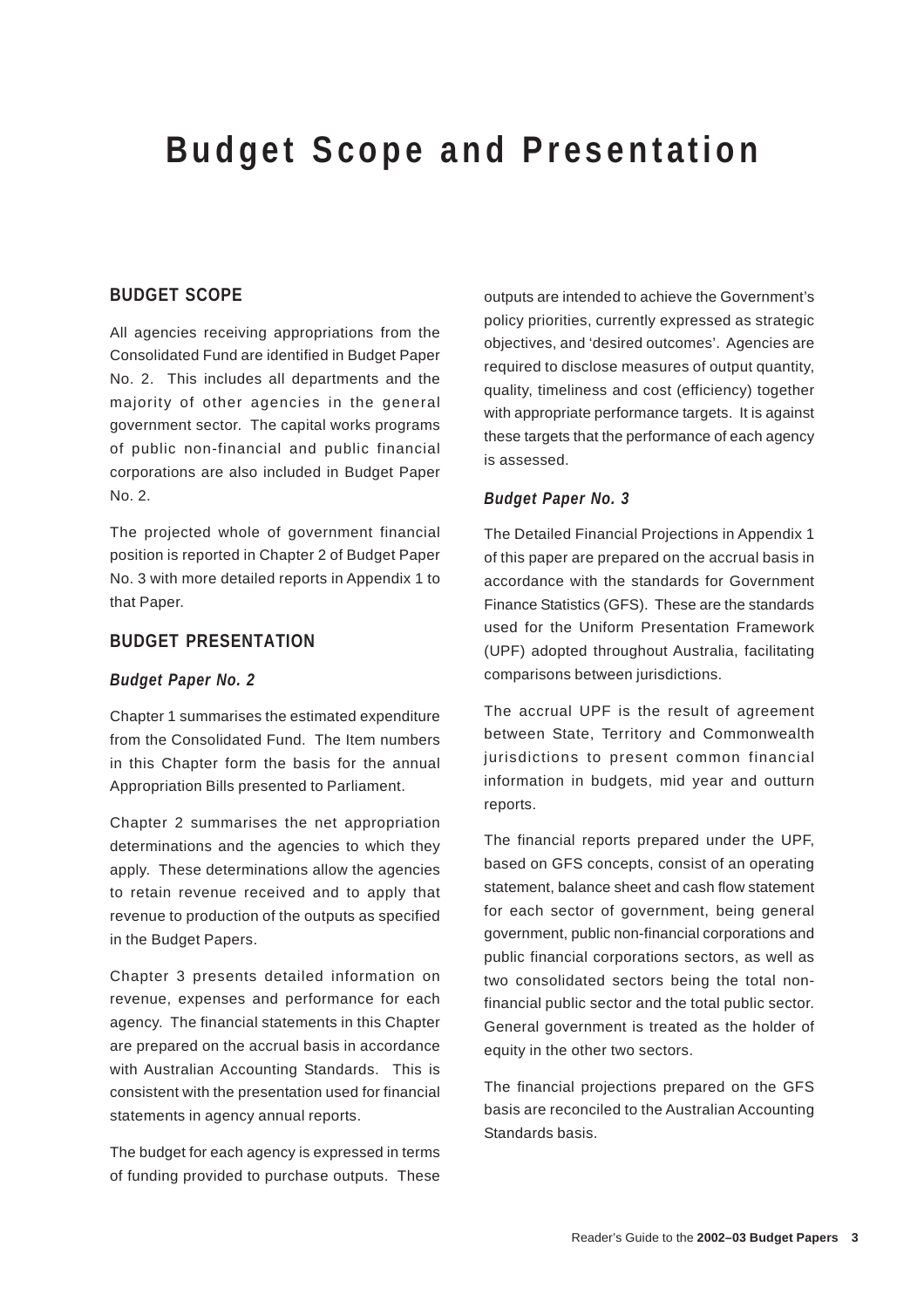The **general government sector** includes agencies that operate primarily with Parliamentary appropriation funding and other self funded agencies with non-commercial functions such as the Gaming Commission of Western Australia.

**Public non-financial corporations** charge for goods and services on a largely commercial basis, and operate relatively independently of central government. In Western Australia, this sector includes agencies such as Western Power and the Water Corporation.

The **public financial corporations** sector includes those agencies that largely trade in financial assets and liabilities. These include the State's central borrowing authority (the Western Australian Treasury Corporation), home lending schemes (through Keystart), and the Insurance Commission of Western Australia.

A comprehensive listing of all agencies, and their classifications into general government sector agencies, public non-financial corporations and public financial corporations is contained in Appendix 1 to Budget Paper No. 3.

Under GFS standards, the operating statement recognises transactions with external parties. It does not recognise the impact of changes in the value of assets such as revaluations and profits or losses on sale of assets. Because agency appropriations and transactions such as the capital user charge occur within the general government sector itself they net out on consolidation and do not appear in the sector's aggregates.

The bottom line measure in the GFS operating statement is the net operating balance, being the excess of revenue over expenses. It excludes expenditure on the acquisition of capital assets but includes non-cash costs such as accruing superannuation entitlements and the consumption of capital (depreciation).

By including all accruing costs the net operating balance encompasses the full costs of providing government services making it a reliable measure of the Government's ability to sustain its operations over time.

That is, an operating surplus shows the Government has sufficient revenue to meet its operating expenses for the period, including depreciation of capital assets and emerging liabilities such as employee leave and superannuation entitlements. An operating deficit shows the opposite position and it follows that extended operations in a deficit position is not financially sustainable.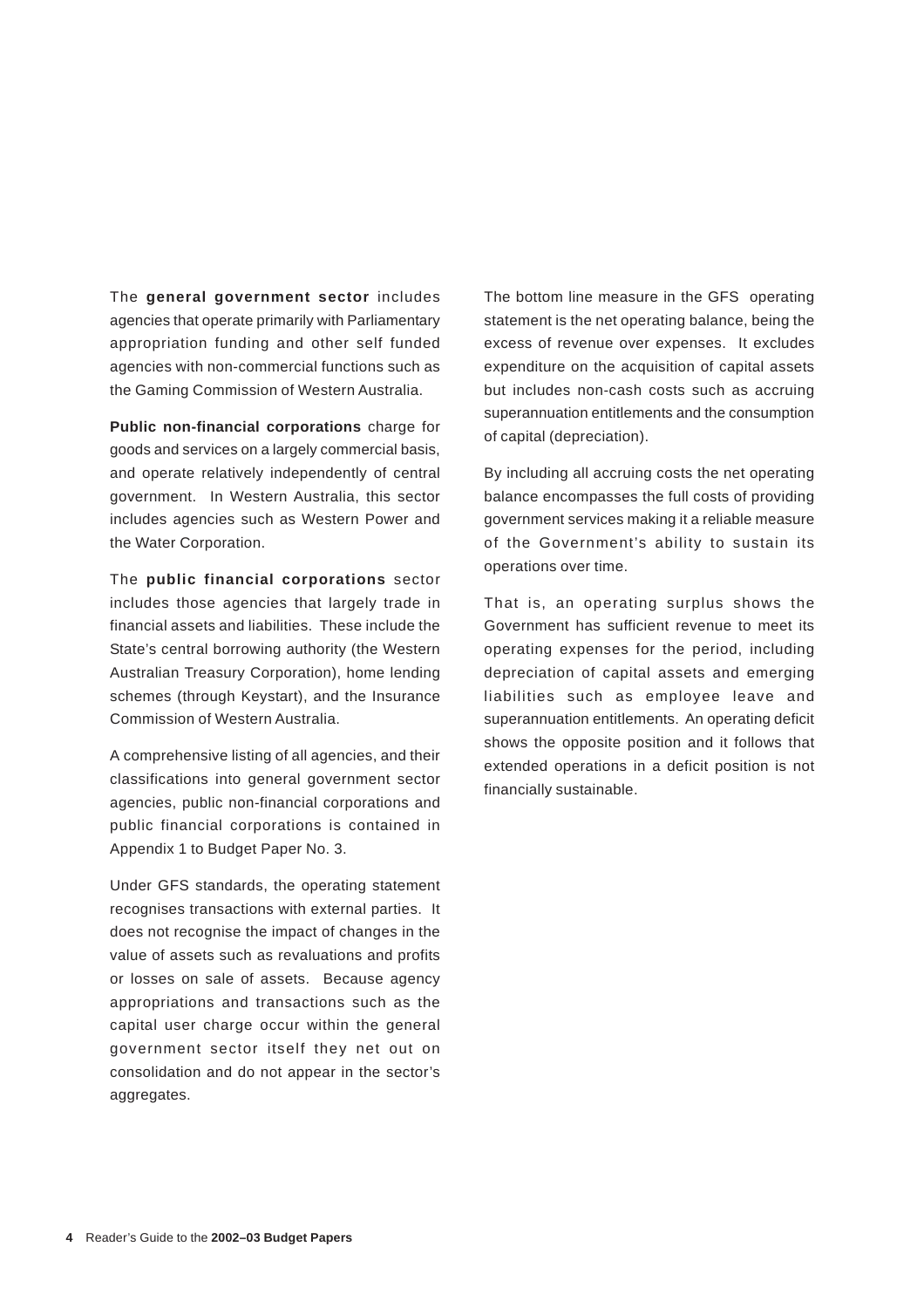## <span id="page-5-0"></span>**Enhancements to Budget Statements**

### **PERFORMANCE INFORMATION**

Enhancement of the presentation of performance information has been achieved through the inclusion of a summary table under the heading 'Outcomes, Outputs and Performance Information' for each agency. The table shows the linkages of agency level desired outcomes and outputs to the most appropriate Government strategic objectives.

Currently there are seven Government strategic objectives. They are:

- 1. A growing and diversified economy;
- 2. Strong and vibrant regions;
- 3. An educated and skilled future for all Western Australians;
- 4. Safe, healthy and supportive communities;
- 5. A valued and protected environment;
- 6. Honest, accountable and inclusive government; and
- 7. Sound financial management.

Each output description includes a brief statement which describes how the output contributes to achievement of the desired outcome.

Within the retitled 'Output Performance Measures' table there is recognition that reported costs are measures of 'efficiency'.

In accordance with the Government Financial Responsibility Act, FTE's are included for the budget year and the two preceding years.

### **ADMINISTERED TRANSACTIONS**

The 'administered transactions' information contained in the Budget Statements has been rationalised.

Previously, administered financial statements plus details of the administered transactions (revenue and expenses) were presented separately. This year, the administered financial statements continue to be included in the Budget Statements but renamed as schedules to be consistent with Accounting Standards. The tables containing details of administered transactions expenditure and revenue have been deleted for those agencies where they do not materially add any further information than that already provided in the administered financial schedules.

### **SUMMARY OF RECENT FINANCIAL REFORMS**

Accrual appropriations which were introduced in 2001-02, specify the total amount of resources, both cash (purchase of outputs, capital contribution and transfer payments) and non-cash (accruing employee leave entitlements and asset depreciation). The non-cash appropriation is credited to a holding account administered by Treasury and Finance and is made available to agencies, upon application, and subject to Government approval.

The capital user charge, also introduced in 2001-02, is a levy by Government on the net value of assets used by agencies in the delivery of services to the public. It recognises that there is a cost associated with holding assets which is included in the full cost of service delivery to the community.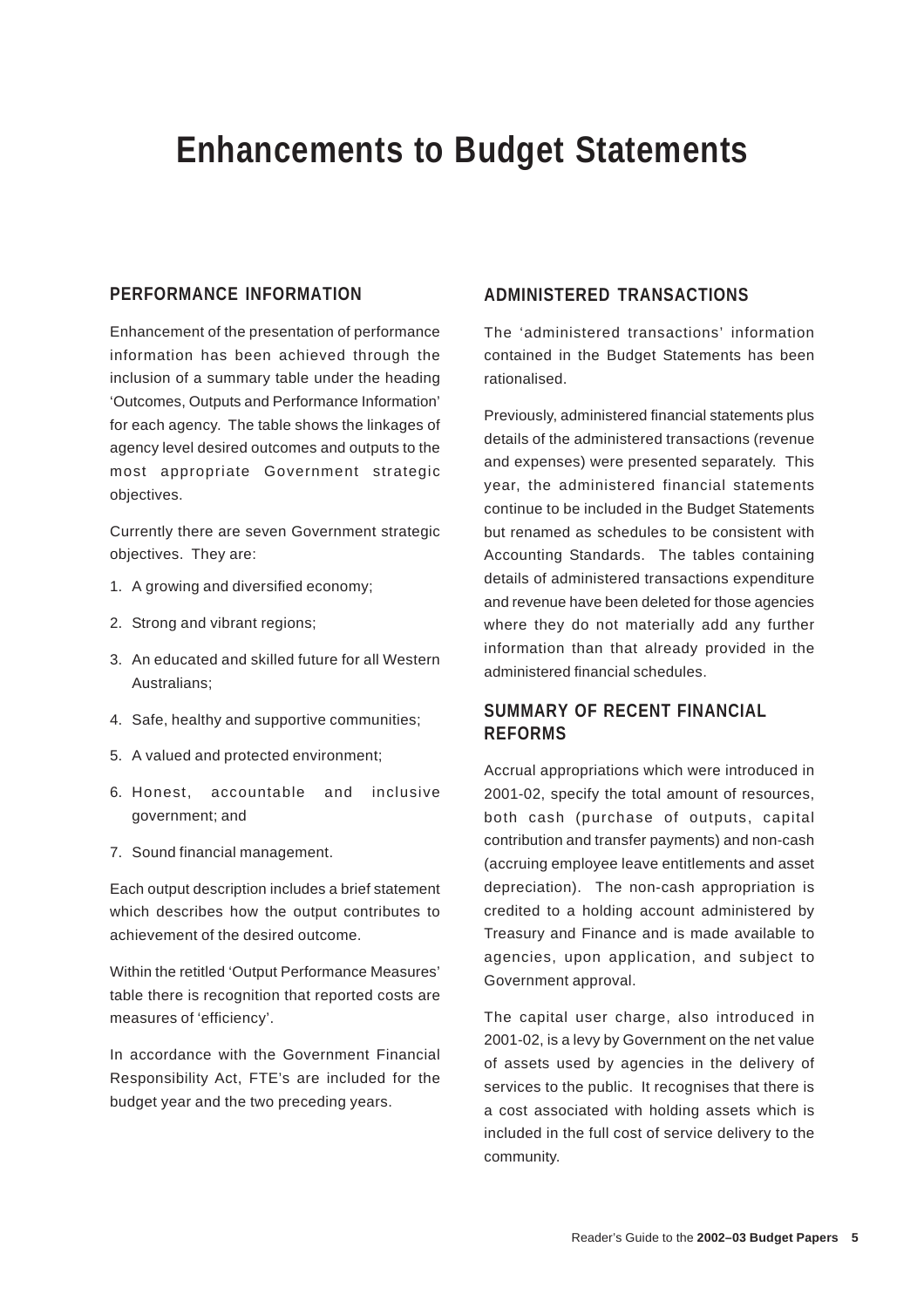## <span id="page-6-0"></span>**Agency Information in Support of the Estimates**

Chapter 3 of Budget Paper No. 2 is divided into divisions, with one division for each agency that receives an appropriation from the Consolidated Fund.

The outline of a typical Division is shown below:

#### **APPROPRIATION AND FORWARD ESTIMATES**

**MISSION**

**SIGNIFICANT ISSUES AND TRENDS**

**MAJOR POLICY DECISIONS\***

**OUTPUT AND APPROPRIATION SUMMARY**

**RESOURCE AGREEMENT**

#### **OUTCOMES, OUTPUTS AND PERFORMANCE INFORMATION**

**Relationship to Government Strategic Objectives**

**Outcome**

**Output 1 Major Achievements for 2001–02 Major Initiatives for 2002–03**

**Outcome**

**Output 2 Major Achievements for 2001–02 Major Initiatives for 2002–03**

#### **CAPITAL WORKS PROGRAM\***

### **CAPITAL CONTRIBUTION\***

#### **FINANCIAL STATEMENTS**

**STATEMENT OF FINANCIAL PERFORMANCE (Controlled) STATEMENT OF FINANCIAL POSITION (Controlled) STATEMENT OF CASH FLOWS (Controlled) NOTE TO THE CONTROLLED CASH FLOW STATEMENT SCHEDULE OF ADMINISTERED EXPENSES AND REVENUES\* SCHEDULE OF ADMINISTERED ASSETS AND LIABILITIES\* SCHEDULE OF ADMINISTERED PAYMENTS AND RECEIPTS\***

**DETAILS OF CONTROLLED GRANTS AND SUBSIDIES\***

**DETAILS OF THE ADMINISTERED TRANSACTIONS EXPENDITURE\***

**DETAILS OF THE ADMINISTERED TRANSACTIONS REVENUE\***

**TRUST ACCOUNT DETAILS\***

**NET APPROPRIATION DETERMINATION\***

\* These sections may not be relevant to all divisions.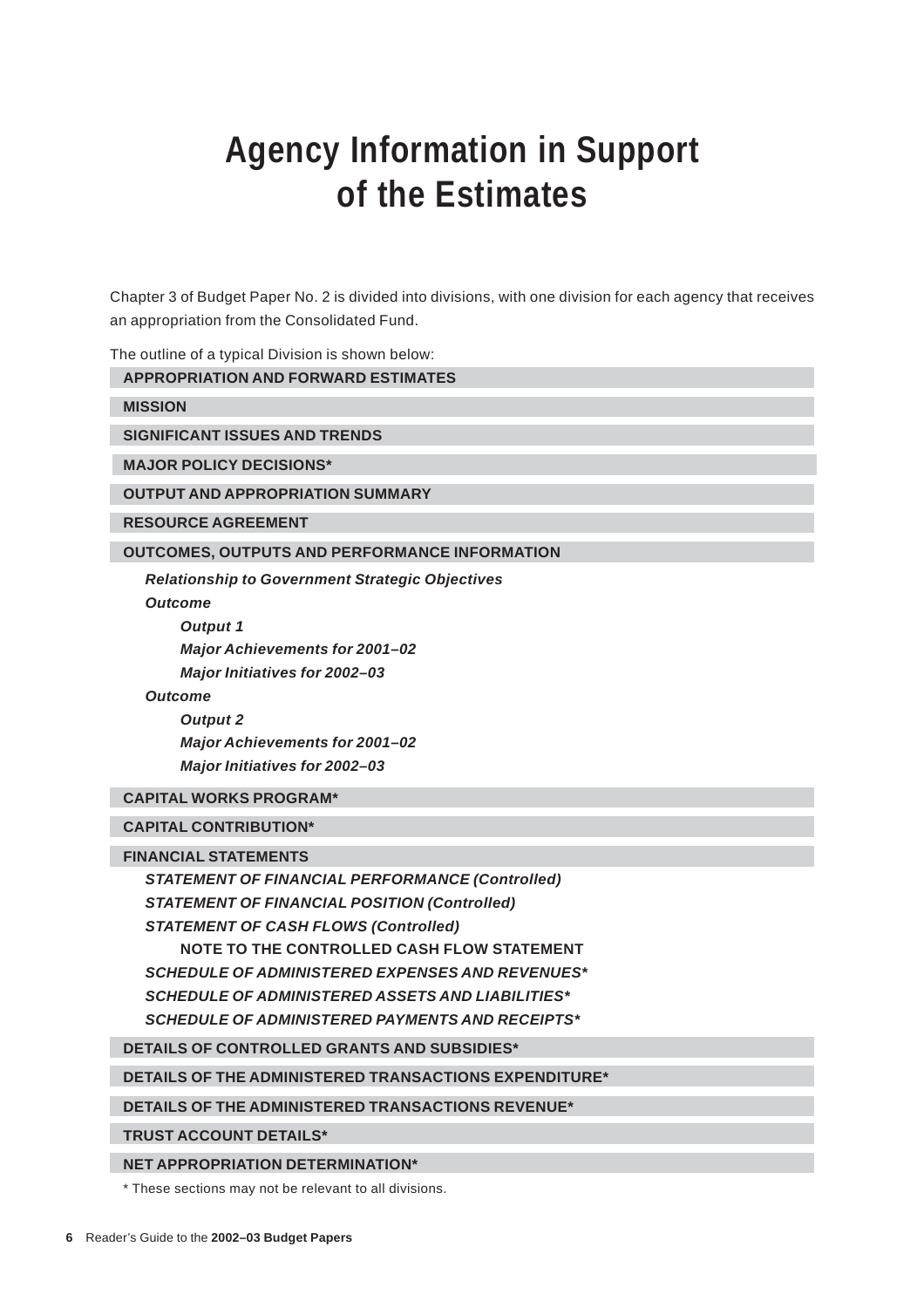Appearing for each Division in Chapter 3 of Budget Paper No. 2

<span id="page-7-0"></span>Illustrations are given of the more complex tables in the Budget Papers to assist with interpretation.

### **APPROPRIATION AND FORWARD ESTIMATES TABLE**

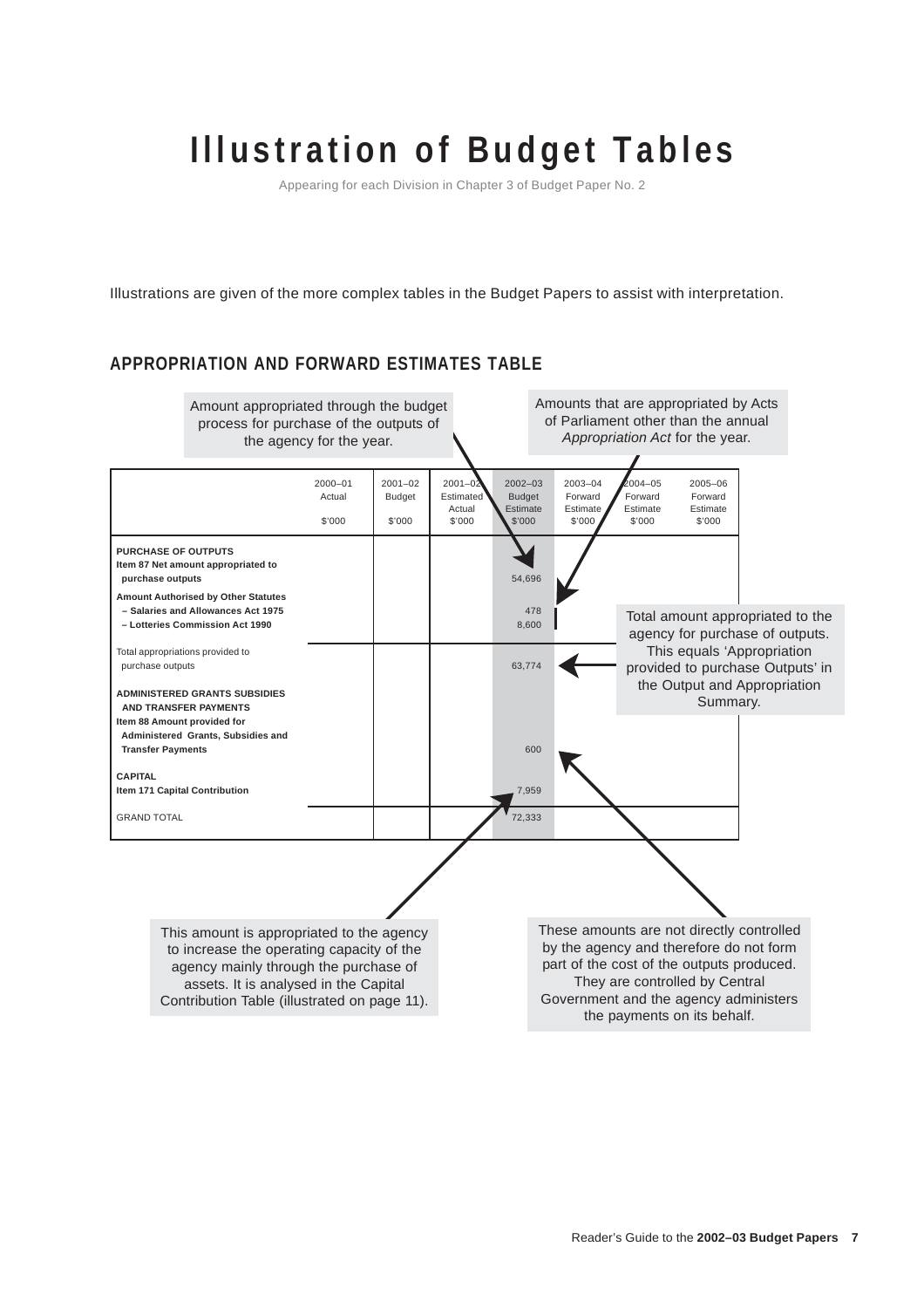Appearing for each Division in Chapter 3 of Budget Paper No. 2

### **OUTPUT AND APPROPRIATION SUMMARY TABLE**

Gross accrual cost of each individual output to be produced by the agency in the financial year.

|                                                                                                                                                                                                                 | $2000 - 01$<br>Actual<br>\$'000 | 2001<br>02<br><b>Budge</b><br>\$'000 | $2001 - 02$<br>Estimated<br>Actual<br>\$'000 | $2002 - 03$<br><b>Budget</b><br>Estimate<br>\$'000 | 2003-04<br>Forward<br>Estimate<br>\$'000 | $2004 - 05$<br>Forward<br>Estimate<br>\$'000                                           | 2005-06<br>Forward<br>Estimate<br>\$'000                                                                                |                                                                                                        |
|-----------------------------------------------------------------------------------------------------------------------------------------------------------------------------------------------------------------|---------------------------------|--------------------------------------|----------------------------------------------|----------------------------------------------------|------------------------------------------|----------------------------------------------------------------------------------------|-------------------------------------------------------------------------------------------------------------------------|--------------------------------------------------------------------------------------------------------|
| <b>PURCHASE OF OUTPUTS</b><br>Output 1:<br>Creation of, and the provision of access to,<br>a diverse range of knowledge, information,<br>arts and cultural experiences<br>Output 2:                             |                                 |                                      |                                              | 27.085                                             |                                          |                                                                                        | financial year as per the<br><b>Statement of Financial</b><br>Performance (illustrated on<br>page 12).                  | Gross cost of all outputs for the                                                                      |
| Development and management of the<br>State's natural, cultural and documentary<br>collections<br>Output 3:<br>Support to Western Australia's arts and<br>cultural industries                                    |                                 |                                      |                                              | 26,383<br>26,440                                   |                                          |                                                                                        | Revenue received by the<br>of outputs.                                                                                  | agency that reduces the gross<br>cost of outputs to give net cost                                      |
| <b>Total Cost of Outputs</b><br><b>Less Operating revenues</b>                                                                                                                                                  |                                 |                                      |                                              | 79,908<br>16,134                                   |                                          |                                                                                        | Changes in cash balances                                                                                                | and accrued balances such as                                                                           |
| <b>Net Cost of Outputs</b><br>Adjustments                                                                                                                                                                       |                                 |                                      |                                              | 63.774                                             |                                          | receivables and payables<br>between the beginning and<br>end of the financial year may |                                                                                                                         |                                                                                                        |
| Appropriation provided to purchase<br><b>Outputs</b><br>ADMINISTERED GRANTS SUBSIDIES AND<br><b>TRANSFER PAYMENTS</b><br><b>Appropriation for Administered Grants</b><br><b>Subsidies and Transfer Payments</b> |                                 |                                      |                                              | 63,774<br>600                                      |                                          |                                                                                        | cause the accrual cost of<br>outputs to vary from the<br>amount appropriated to the<br>agency in the<br>financial year. |                                                                                                        |
| CAPITAL CONTRIBUTION TO MEET EQUITY<br><b>NEEDS</b><br><b>Appropriation for Capital Contribution to</b><br>meet equity needs <sup>(b)</sup>                                                                     |                                 |                                      |                                              | 7.959                                              |                                          |                                                                                        |                                                                                                                         |                                                                                                        |
| TOTAL CONSOLIDATED FUND<br><b>APPROPRIATIONS</b>                                                                                                                                                                |                                 |                                      |                                              | 72.333                                             |                                          |                                                                                        | Appropriation and Forward                                                                                               | Agrees to 'Total appropriations<br>provided to purchase outputs' in<br>Estimates Table (illustrated on |
| Same amounts as appear in<br>Appropriation and Forward<br>Estimates Table (illustrated on                                                                                                                       | page 7).                        |                                      |                                              |                                                    |                                          |                                                                                        | page 7).                                                                                                                |                                                                                                        |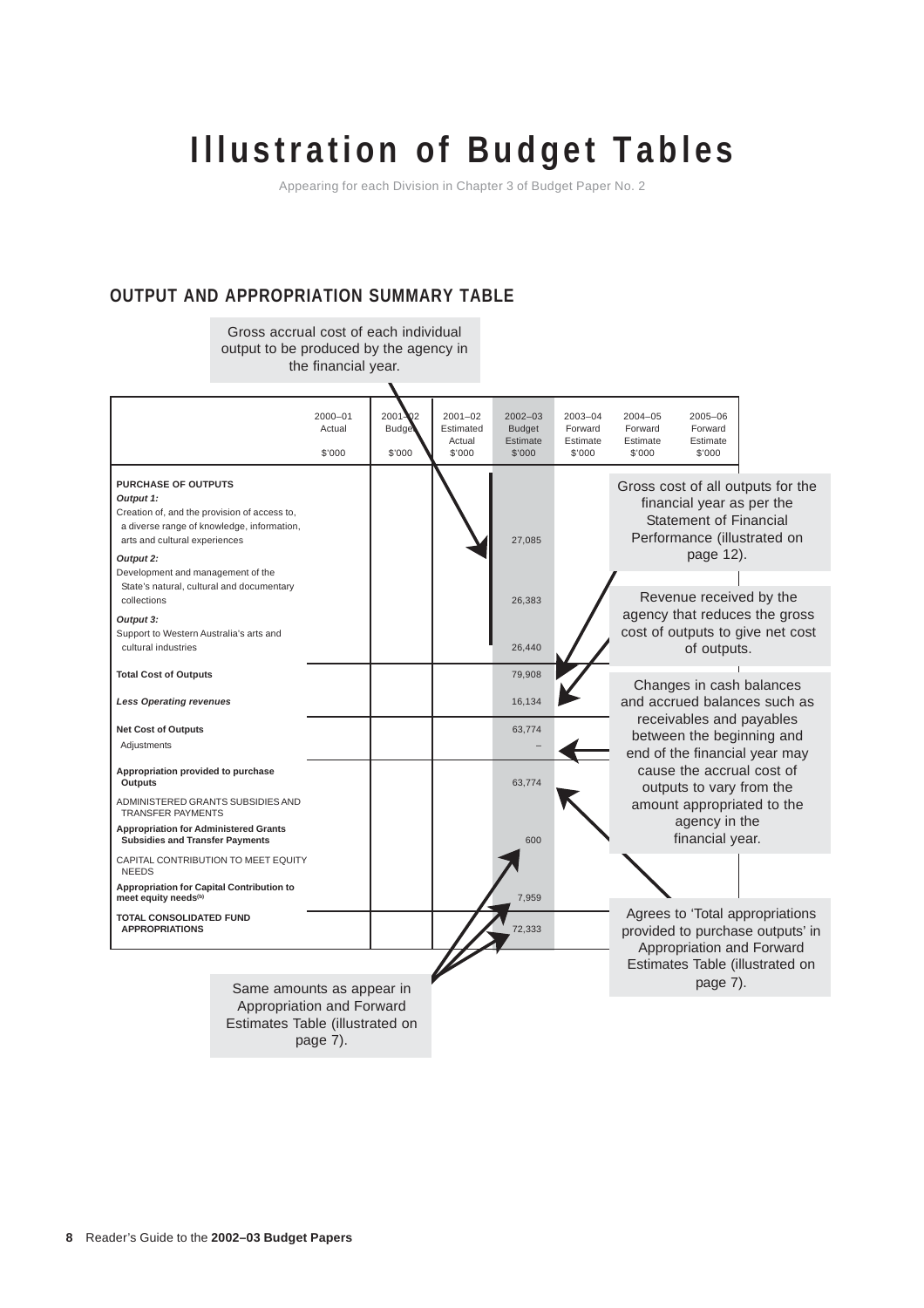Appearing for each Division in Chapter 3 of Budget Paper No. 2

## **RELATIONSHIP TO GOVERNMENT STRATEGIC OBJECTIVES**

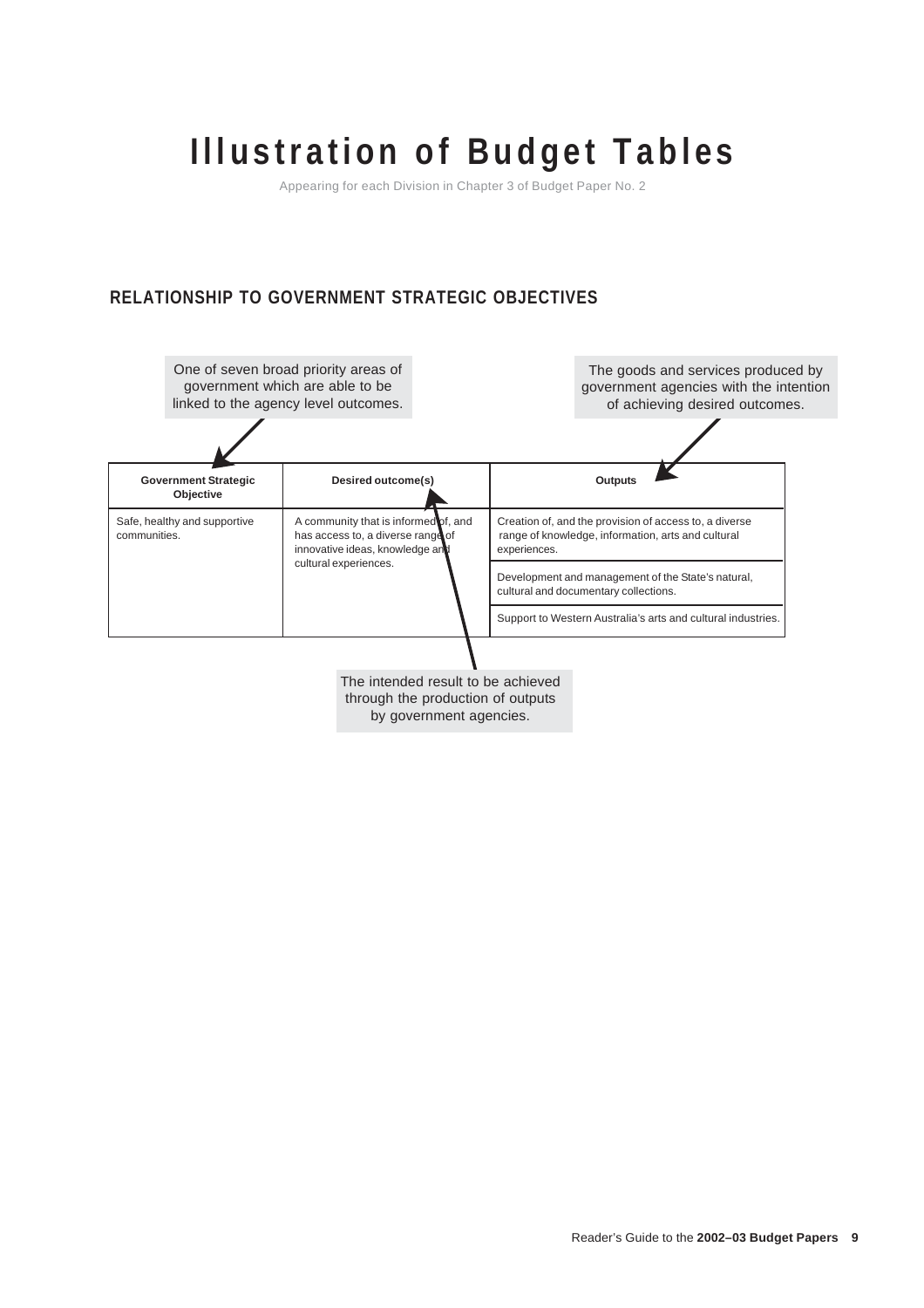Appearing for each Division in Chapter 3 of Budget Paper No. 2

### **OUTPUT PERFORMANCE MEASURES**

| <b>Full Time Equivalents (FTEs)</b>                                    | 340         | 340         | 341         | 343         |                                                  |
|------------------------------------------------------------------------|-------------|-------------|-------------|-------------|--------------------------------------------------|
| - Art Gallery                                                          | \$12.10     |             |             | \$11.70     |                                                  |
| - WA Museum                                                            | \$1.81      |             |             | \$1.70      |                                                  |
| - LISWA                                                                | \$5.59      |             |             | \$5.50      |                                                  |
| Cost (Efficiency)                                                      |             |             |             |             |                                                  |
| - Art Gallery                                                          | 49          |             |             | 49          |                                                  |
| - Fremantle History Museum                                             | 40          |             |             | 40          |                                                  |
| - Maritime Museum                                                      | 46          |             |             | 46          |                                                  |
| - Perth Museum                                                         | 49          |             |             | 49          |                                                  |
| - WA Museum                                                            |             |             |             |             |                                                  |
| - LISWA                                                                | 74.5        |             |             | 74.5        |                                                  |
| collections at Perth sites                                             |             |             |             |             |                                                  |
| Number of hours per week public has access to                          |             |             |             |             |                                                  |
| - Art Gallery<br><b>Timeliness</b>                                     | 96%         |             |             | 96%         | material sense, the gross cost<br>of the output. |
| - WA Museum                                                            | 97%         |             |             | 97%         | Cost x quantity equals, in a                     |
| - LISWA                                                                | 93%         |             |             | 93%         |                                                  |
| Satisfaction rate - products                                           |             |             |             |             |                                                  |
| - Art Gallery                                                          | 93%         |             |             | 93%         |                                                  |
| - WA Museum                                                            | 96%         |             |             | 97%         |                                                  |
| - LISWA                                                                | 90%         |             |             | 91%         |                                                  |
| Satisfaction rate - interactions                                       |             |             |             |             |                                                  |
| Quality                                                                |             |             |             |             |                                                  |
| - Art Gallery                                                          | 357,812     |             |             | 480,770     |                                                  |
| - WA Museum                                                            | 876,000     |             |             | 1,300,000   |                                                  |
| - LISWA                                                                | 2,850,000   |             |             | 3,500,000   |                                                  |
| and exchanges)                                                         |             |             |             |             |                                                  |
| Quantity<br>Number of interactions (visitors, internet hits, enquiries |             |             |             |             |                                                  |
|                                                                        |             |             |             |             |                                                  |
|                                                                        | Actual      | Budget      | Estimated   | Target      | 2001-02 Estimated and 2002-03 Target             |
|                                                                        | $2000 - 01$ | $2001 - 02$ | $2001 - 02$ | $2002 - 03$ | Reason for Significant Variation between         |

Recognition that cost is a measure of efficiency.

Improved clarification in presentation of FTE numbers.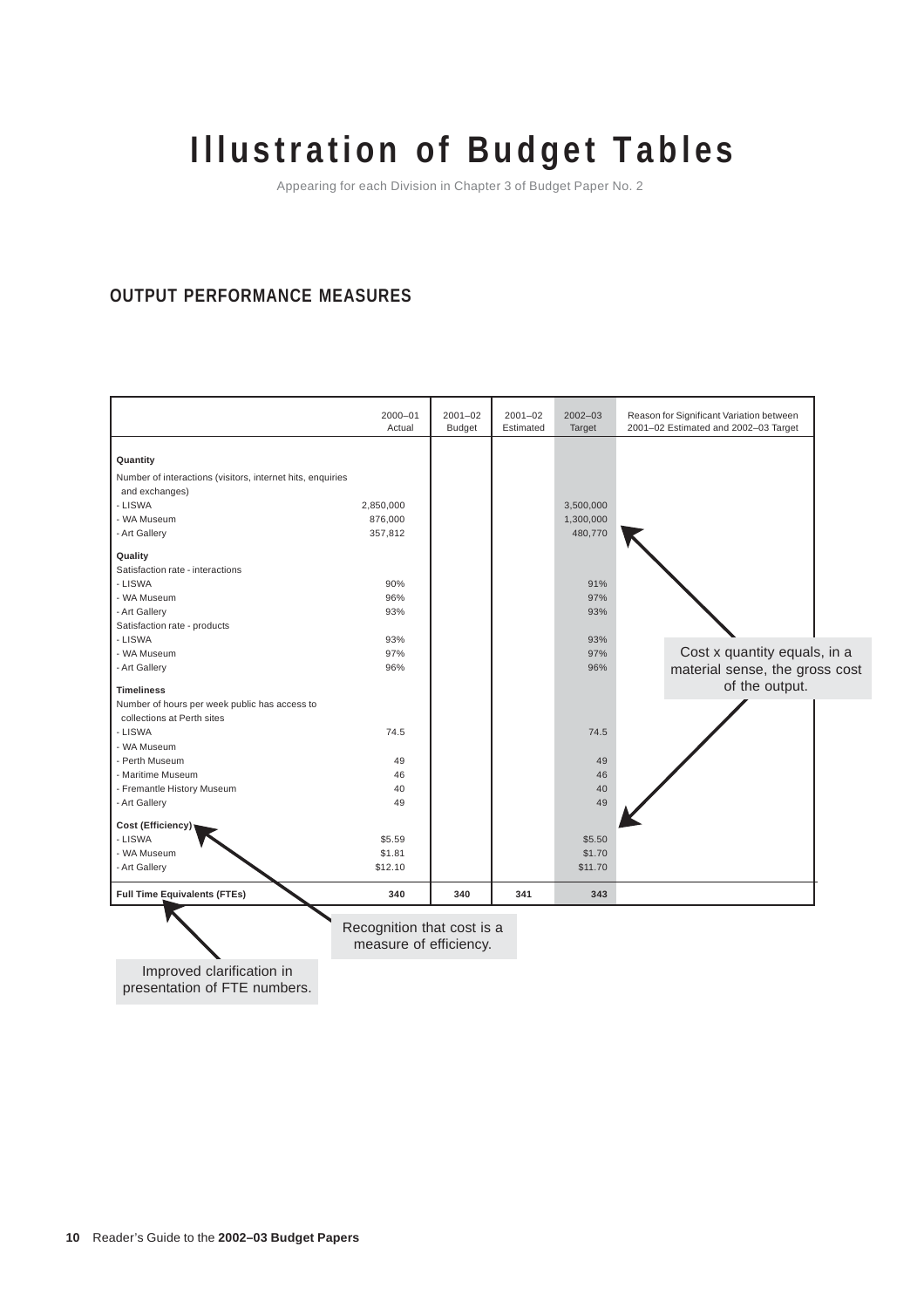Appearing for each Division in Chapter 3 of Budget Paper No. 2

### **CAPITAL CONTRIBUTION TABLE**

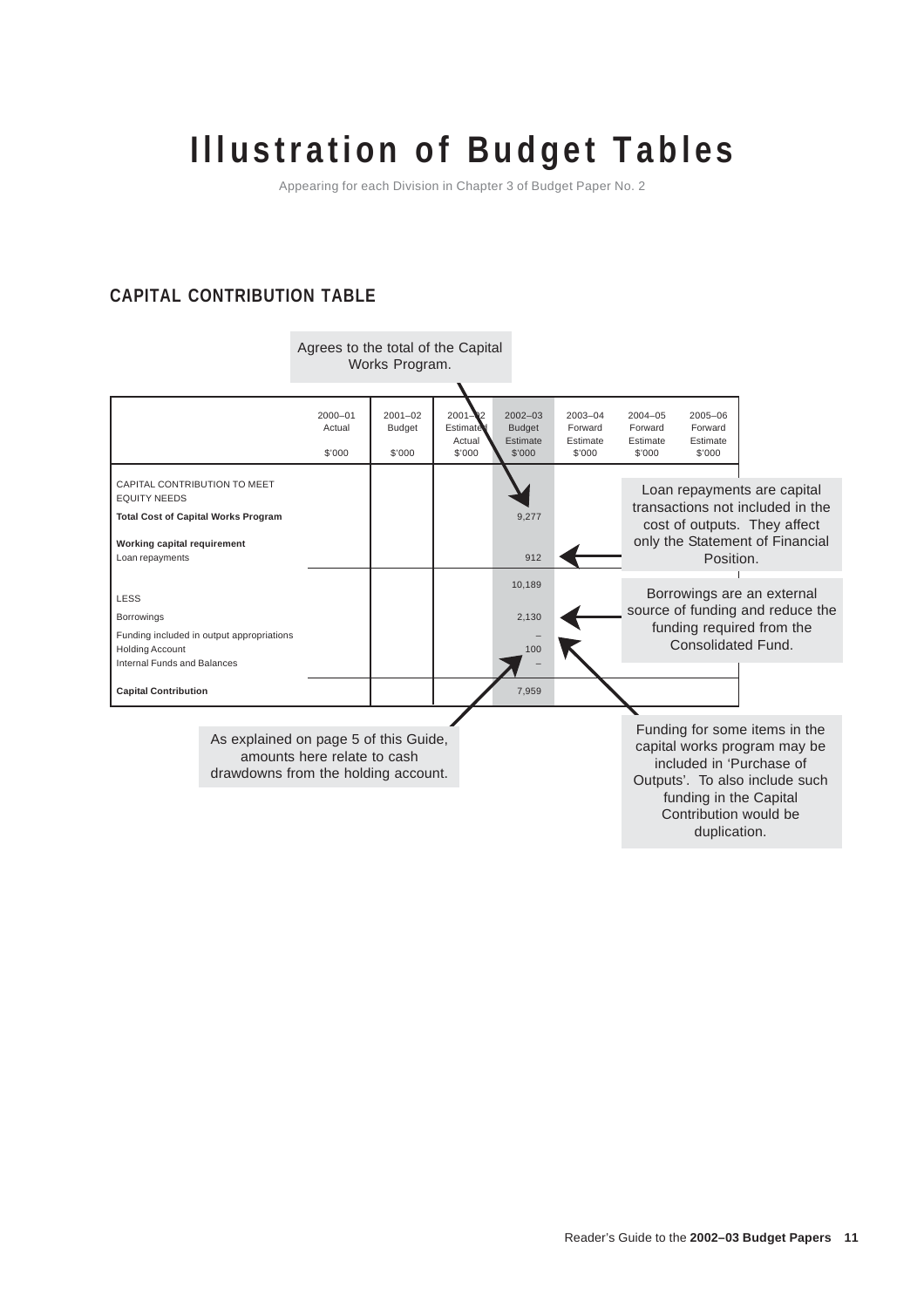Appearing for each Division in Chapter 3 of Budget Paper No. 2

### **STATEMENT OF FINANCIAL PERFORMANCE (CONTROLLED)**

(aligns with cost of producing outputs)

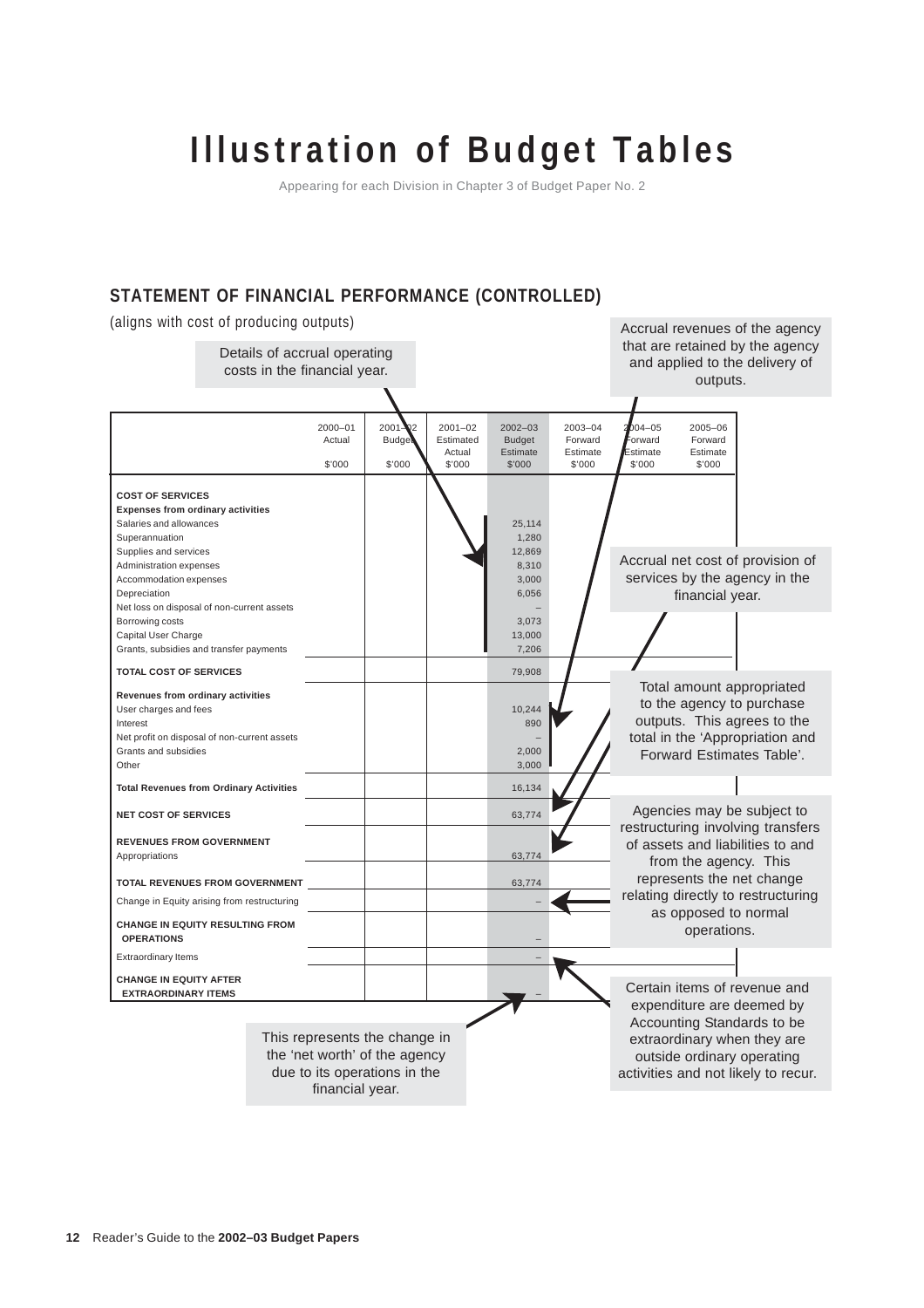Appearing for each Division in Chapter 3 of Budget Paper No. 2

## **STATEMENT OF FINANCIAL POSITION (CONTROLLED)**

|                                                                                                                                                                                                                               | $2000 - 01$<br>Actual<br>\$'000 | $2001 - 02$<br><b>Budget</b><br>\$'000 | $2001 - 02$<br>Estimated<br>Actual<br>\$'000 | $2002 - 03$<br><b>Budget</b><br>Estimate<br>\$'000         | 2003-04<br>Forward<br>Estimate<br>\$'000 | $2004 - 05$<br>Forward<br>Estimate<br>\$'000                                            | $2005 - 06$<br>Forward<br>Estimate<br>\$'000           |                                                                                                  |  |
|-------------------------------------------------------------------------------------------------------------------------------------------------------------------------------------------------------------------------------|---------------------------------|----------------------------------------|----------------------------------------------|------------------------------------------------------------|------------------------------------------|-----------------------------------------------------------------------------------------|--------------------------------------------------------|--------------------------------------------------------------------------------------------------|--|
| <b>CURRENT ASSETS</b><br>Cash assets<br>Other financial assets (Investments)<br>Receivables<br>Inventories                                                                                                                    |                                 |                                        |                                              | 15,857<br>208<br>1,360<br>774                              |                                          |                                                                                         | cash within 12 months.                                 | Assets that are either cash or<br>are likely to be converted to                                  |  |
| Restricted cash assets<br>Amounts receivable for outputs<br>Prepayments                                                                                                                                                       |                                 |                                        |                                              | 1,756<br>150<br>180                                        |                                          |                                                                                         |                                                        | Assets that do not fall within                                                                   |  |
| Other<br><b>Total current assets</b><br><b>NON-CURRENT ASSETS</b>                                                                                                                                                             |                                 |                                        |                                              | 300<br>20.585                                              |                                          |                                                                                         |                                                        | the definition of current assets.                                                                |  |
| Amounts receivable for outputs<br>Land and buildings<br>Other financial assets (Investments)<br>Plant, equipment and vehicles                                                                                                 |                                 |                                        |                                              | 7,032<br>121,495<br>2.479<br>6,482                         |                                          |                                                                                         | 12 months.                                             | Current liabilities are those that<br>are likely to be settled within                            |  |
| Library collections<br>Works of art<br>Other non-current assets                                                                                                                                                               |                                 |                                        |                                              | 32,109<br>28,385<br>250                                    |                                          |                                                                                         |                                                        | Non-current liabilities are those                                                                |  |
| Total non-current assets<br><b>TOTAL ASSETS</b>                                                                                                                                                                               |                                 |                                        |                                              | 198,232<br>218,817                                         |                                          |                                                                                         | that are not likely to be settled<br>within 12 months. |                                                                                                  |  |
| <b>CURRENT LIABILITIES</b><br>Provision for employee entitlements<br>Payables<br>Interest bearing liabilities (Borrowings)<br>Interest payable<br><b>Trust Funds</b><br>Other liabilities<br><b>Total current liabilities</b> |                                 |                                        |                                              | 3,331<br>1,262<br>1,221<br>999<br>1,506<br>7,101<br>15,420 |                                          |                                                                                         | in the 'Appropriation and                              | The accumulated balance of<br>capital contributions as shown<br>Forward Estimates Table'.        |  |
| <b>NON-CURRENT LIABILITIES</b><br>Employee entitlements<br>Interest bearing liabilities (Borrowings)<br>Total non-current liabilities                                                                                         |                                 |                                        |                                              | 2,920<br>32,640<br>35.560                                  |                                          |                                                                                         |                                                        | Accumulated balance over time<br>of the 'Change in Equity after<br>Extraordinary Items' from the |  |
| <b>TOTAL LIABILITIES</b><br><b>EQUITY</b><br>Contributed equity                                                                                                                                                               |                                 |                                        |                                              | 50,980<br>7,959                                            |                                          |                                                                                         | <b>Statement of Financial</b><br>Performance.          |                                                                                                  |  |
| Accumulated surplus/(deficit)<br>Asset revaluation reserve<br>Other reserves                                                                                                                                                  |                                 |                                        |                                              | 83.337<br>23,669<br>52,872                                 |                                          | Represents the difference<br>between cost and current<br>valuation of assets controlled |                                                        |                                                                                                  |  |
| <b>Total equity</b><br><b>TOTAL LIABILITIES AND EQUITY</b>                                                                                                                                                                    |                                 |                                        |                                              | 167,837<br>218,817                                         |                                          | by the agency.                                                                          |                                                        |                                                                                                  |  |
|                                                                                                                                                                                                                               | The sum of assets less          |                                        |                                              |                                                            |                                          |                                                                                         |                                                        |                                                                                                  |  |

liabilities and represents the ownership interest of the Government in the agency.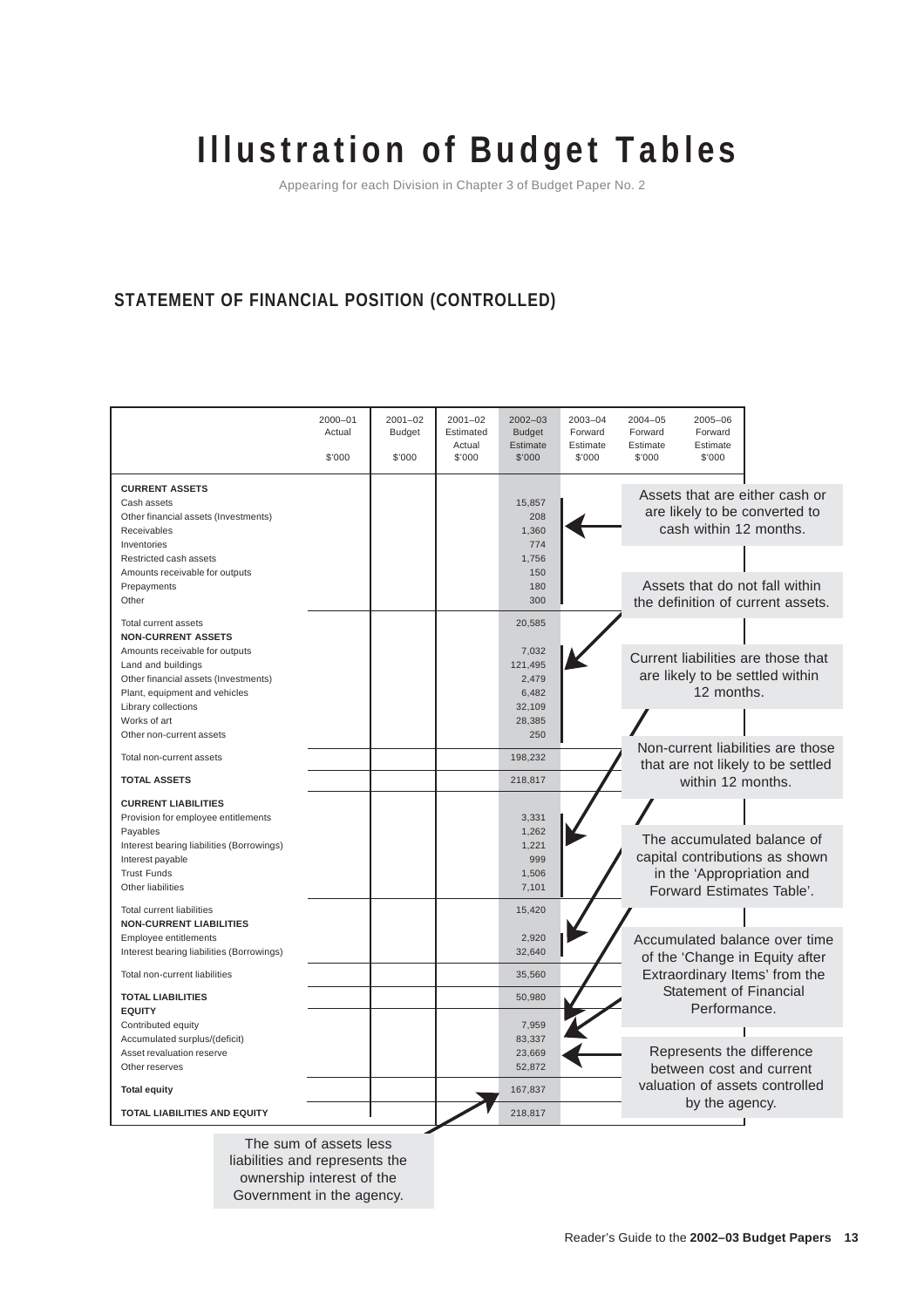Appearing for each Division in Chapter 3 of Budget Paper No. 2

## **STATEMENT OF CASH FLOWS (CONTROLLED)**

|                                                                                                                                                                                                                                                                                                                                | $2000 - 01$<br>Actual<br>\$'000 | $2001 - 02$<br><b>Budget</b><br>\$'000 | $2001 - 02$<br>Estimated<br>Actual<br>\$'000 | $2002 - 03$<br><b>Budget</b><br>Estimate<br>\$'000                                                     | $2003 - 04$<br>Forward<br>Estimate<br>\$'000 | $2004 - 05$<br>Forward<br>Estimate<br>\$'000 | $2005 - 06$<br>Forward<br>Estimate                                                                                                                                                                                                        |  |
|--------------------------------------------------------------------------------------------------------------------------------------------------------------------------------------------------------------------------------------------------------------------------------------------------------------------------------|---------------------------------|----------------------------------------|----------------------------------------------|--------------------------------------------------------------------------------------------------------|----------------------------------------------|----------------------------------------------|-------------------------------------------------------------------------------------------------------------------------------------------------------------------------------------------------------------------------------------------|--|
| <b>CASH FLOWS FROM GOVERNMENT</b><br>Output appropriation<br>Capital Contribution<br><b>Holding Account</b><br>Net cash provided by government                                                                                                                                                                                 |                                 |                                        |                                              | 56.492<br>7,959<br>100<br>64,551                                                                       |                                              |                                              | Cash received by the agency<br>from appropriations and<br>drawdowns from the holding<br>account.                                                                                                                                          |  |
| <b>CASH FLOWS FROM OPERATING</b><br><b>ACTIVITIES</b><br><b>Payments</b><br>Salaries and related costs<br>Superannuation payments<br>Supplies and services<br>Administration expenses<br>Accommodation expenses<br>Borrowing costs<br>Capital User Charge<br>Grants, subsidies and transfer payments<br>Goods and Services Tax |                                 |                                        |                                              | (23, 276)<br>(1, 280)<br>(15,079)<br>(7, 840)<br>(3,000)<br>(2,946)<br>(13,000)<br>(6, 519)<br>(6,000) |                                              |                                              | Cash flows involved in the<br>course of normal operations of<br>the agency. These are the<br>cash movements relating to the<br>accrual-based figures for<br>expenses and revenues in the<br><b>Statement of Financial</b><br>Performance. |  |
| <b>Receipts</b><br>User charges and fees<br>Interest<br>Grants and subsidies<br>Goods and Services Tax<br>Other                                                                                                                                                                                                                |                                 |                                        |                                              | 9,879<br>790<br>2.000<br>6,000<br>4,427                                                                |                                              |                                              | Cash flows involved in purchase<br>and sale of non-current assets.                                                                                                                                                                        |  |
| Net cash from operating activities<br><b>CASH FLOWS FROM INVESTING</b><br><b>ACTIVITIES</b><br>Purchase of non-current assets<br>Purchase of investments                                                                                                                                                                       |                                 |                                        |                                              | (55, 844)<br>(8, 417)<br>(760)                                                                         |                                              |                                              | Cash flows involved in new<br>borrowings and repayment of<br>borrowings. This includes<br>borrowing from government<br>sources.                                                                                                           |  |
| Receipts from the sale of non-current assets<br>Net cash from investing activities                                                                                                                                                                                                                                             |                                 |                                        |                                              | (9, 176)                                                                                               |                                              |                                              |                                                                                                                                                                                                                                           |  |
| <b>CASH FLOWS FROM FINANCING</b><br><b>ACTIVITIES</b><br>Proceeds from borrowings<br>Repayment of borrowings                                                                                                                                                                                                                   |                                 |                                        |                                              | 2,130<br>(912)                                                                                         |                                              |                                              | Net total of all cash flows of<br>the agency during the<br>financial year.                                                                                                                                                                |  |
| Net cash from financing activities                                                                                                                                                                                                                                                                                             |                                 |                                        |                                              | 1,218                                                                                                  |                                              |                                              |                                                                                                                                                                                                                                           |  |
| <b>NET INCREASE</b><br>(DECREASE) IN CASH HELD<br>Cash assets at the beginning of the<br>reporting period                                                                                                                                                                                                                      |                                 |                                        |                                              | 749<br>16,864                                                                                          |                                              |                                              | Total of cash controlled by the<br>agency at the beginning of the<br>financial year.                                                                                                                                                      |  |
| Cash assets at the end of the reporting<br>period                                                                                                                                                                                                                                                                              |                                 |                                        |                                              | 17,613                                                                                                 |                                              |                                              |                                                                                                                                                                                                                                           |  |
|                                                                                                                                                                                                                                                                                                                                |                                 |                                        |                                              |                                                                                                        |                                              |                                              | Total of cash controlled by the<br>agency at the end of the                                                                                                                                                                               |  |

financial year.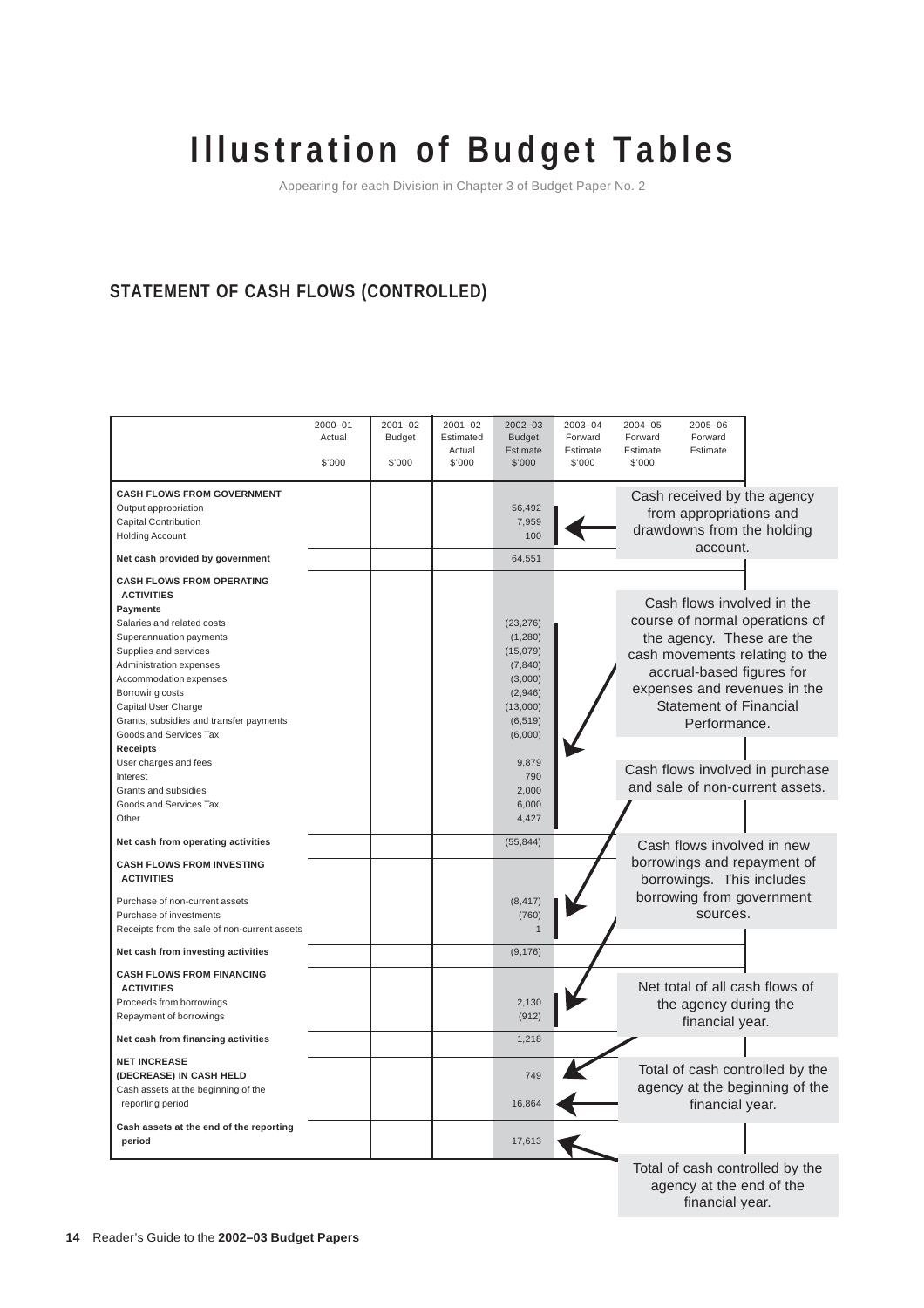# **Glossary**

<span id="page-15-0"></span>This glossary relates to terms used in this document and other Budget Papers. It is not exhaustive but is designed to provide readers with definitions or explanations of many of the terms contained in the Budget Papers.

| <b>AAS31</b>                                          | Australian Accounting Standard 31 (Financial reporting by Governments) is the<br>principal accounting standard applicable to State Governments.                                                                                                                                                                               |
|-------------------------------------------------------|-------------------------------------------------------------------------------------------------------------------------------------------------------------------------------------------------------------------------------------------------------------------------------------------------------------------------------|
| accrual appropriations                                | Appropriations that recognise the total amount of resources, both cash and<br>non-cash, that are to be made available to agencies for delivery of outputs.                                                                                                                                                                    |
| administered revenues/<br>expenses/assets/liabilities | Activities and functions that are managed by an agency on behalf of<br>government and do not contribute to the outputs produced by the agency.                                                                                                                                                                                |
| agency                                                | Used generically to describe the organisational units within the public<br>sector that deliver goods and services. These are mainly departments<br>(designated under section 35 of the Public Sector Management Act 1994) and<br>statutory authorities (established under specific legislation and for specific<br>purposes). |
| amounts receivable for<br><b>Outputs</b>              | A restricted asset on an agency's statement of financial position that can only<br>be used for asset replacement or payment of accrued leave liability.                                                                                                                                                                       |
| appropriation                                         | Parliamentary authorisation of expenditure made by agencies. The budget<br>process includes the passage of Appropriation Bills by Parliament.                                                                                                                                                                                 |
| capital contributions                                 | Appropriations that increase the operating capacity of an agency by being<br>applied to purchase of assets (capital works program) or reduction of liabilities<br>such as loan repayments.                                                                                                                                    |
| capital user charge                                   | A levy charged by government on the value of net assets (assets less<br>liabilities) used by agencies in the delivery of outputs.                                                                                                                                                                                             |
| <b>Consolidated Fund</b>                              | The central ledger account administered by the Treasurer from which<br>appropriations are paid and into which revenues of the Crown, such as State<br>taxes, royalties and Commonwealth grants, are credited.                                                                                                                 |
| controlled revenues/<br>expenses/assets/liabilities   | Functions and activities over which an agency has 'control' and is able<br>to use to achieve its outcomes through delivery of outputs.                                                                                                                                                                                        |
| cost of capital                                       | The expected return that is foregone by investing in an asset rather than in<br>comparable financial securities. Also referred to as the opportunity cost of<br>capital.                                                                                                                                                      |
| debt                                                  | An interest bearing liability held by an entity. The rate of interest on the debt is<br>the cost of debt.                                                                                                                                                                                                                     |
| depreciation                                          | The portion of the cost of a non-current asset that is written off as an expense in<br>the financial year, recognising the loss of future economic benefits embodied in<br>non-current assets that have limited useful lives.                                                                                                 |